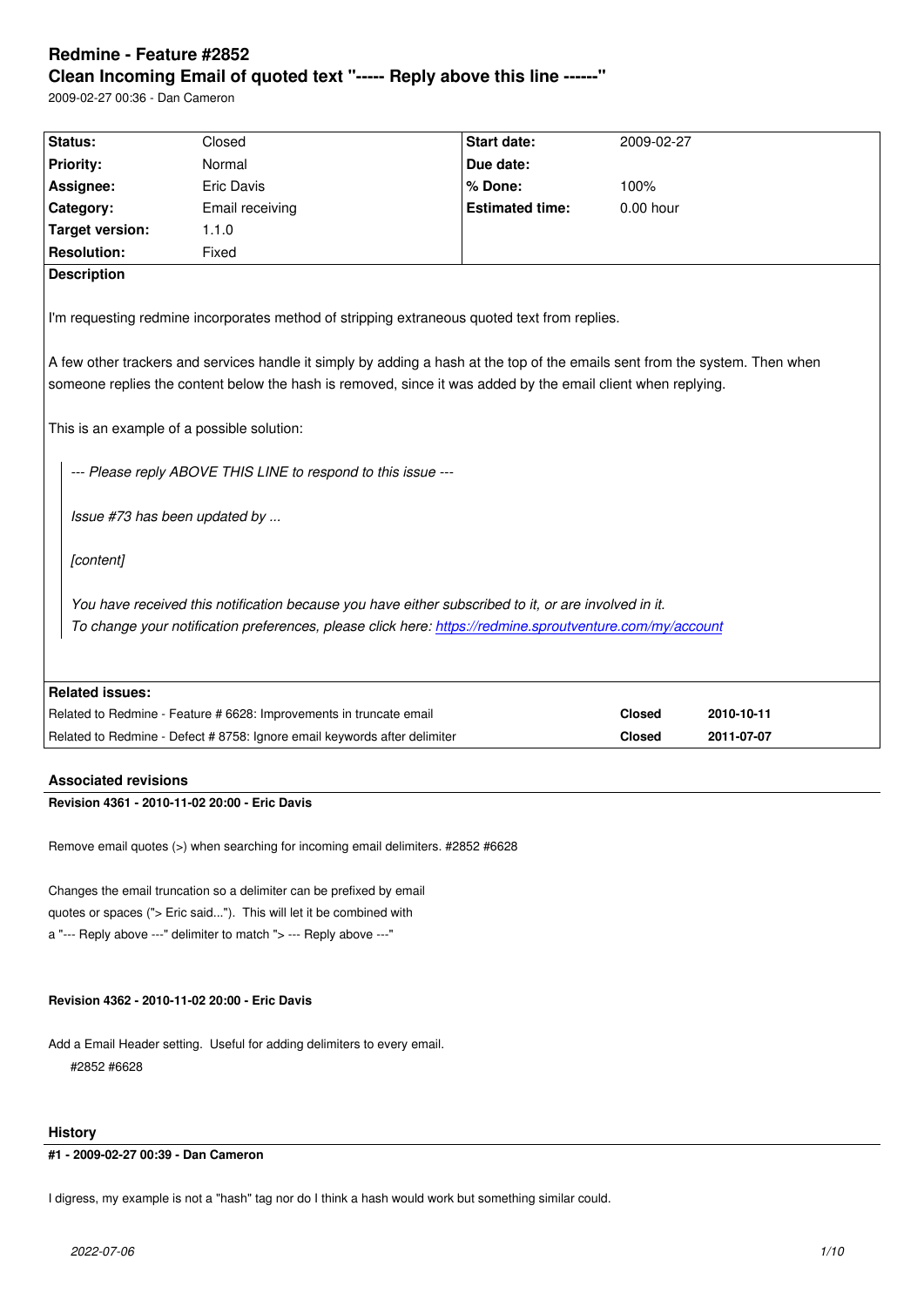**Thanks** 

# **#2 - 2009-03-02 09:57 - Kari Jääskeläinen**

I agree!

#### **#3 - 2009-03-02 12:13 - Paul Rivier**

*- Category set to Email notifications*

Could we rather set opening and ending tags, and remove region between both, keeping text above and below. The reason for that is that a lot of people bottom-post, and would probably be hurt by a strict top-posting convention.

#### **#4 - 2009-04-07 09:01 - Marlin Forbes**

Please, for the love of Google, don't make it top-posting. You'll start a flame war... :)

### **#5 - 2009-04-07 10:06 - Paul Rivier**

Also, such a full text marker would be hard to internationalize. Maybe we should rather use markers like follows, where (a) | (b) means "either a or b, depending on the user language"

**bor** (Beginning of region) | (Début de la région)

**eor** (End of region) | (Fin de la région)

In this case, \*-bor-\* and \*-eor-\* match would be sufficient, and the following text would be meaningless when parsing the incoming mail, so it could be in any language. The same could be done with property fields in emails, like

**prt** (Priority) | (Priorité) :

I'm wondering how we could use the same principle for fields when creating issues by email, from scratch. Maybe the right process would be :

- 1. send a simple mail to the system, using subject, body, attachments, and any correct field in the form above.
- 2. the system can send back a pre-formated mail with all available fields that the user can use
- 3. the user fill them and send back the mail to the system

thoughts ?

# **#6 - 2009-04-07 16:19 - James Blanding**

What about making the text portion of the string configurable? Wouldn't that sort of weasel around the language issue? Perhaps the leading non-alphanumeric bits could be hard-coded, for a bit of self-preservation:

-=-=-=- %s -=-=-=-

I suppose the disadvantage would then be that the input from the setting would have to be sanitized. Hmm...

#### **#7 - 2009-04-19 18:08 - James Blanding**

*- File redmine-0.8.3-strip\_quoted.patch added*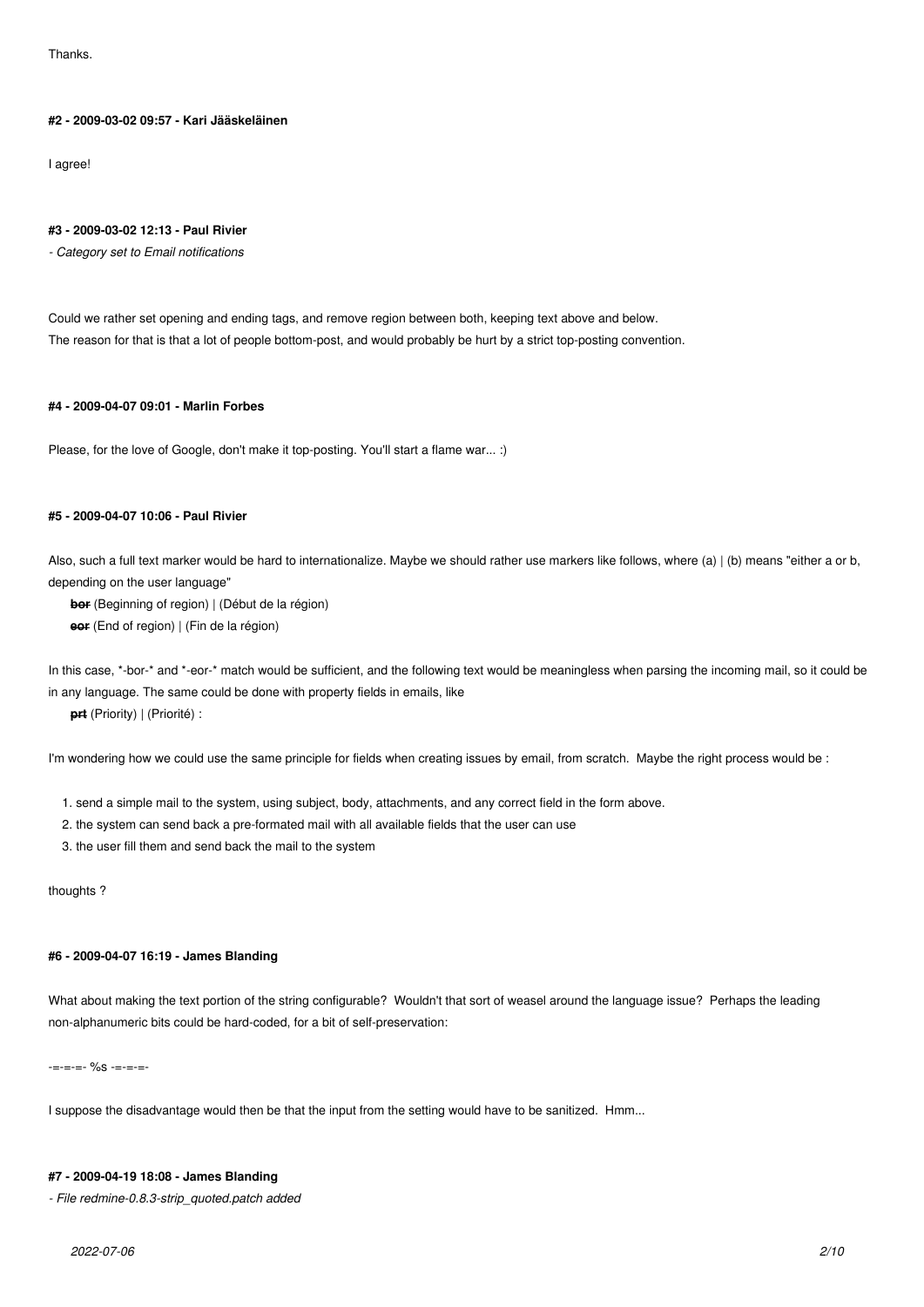Well, I now have a very basic patch against 0.8.3 that seems to work. I'm submitting it here in the hopes that it will spurn someone who knows what they're doing to implement it better. The patch adds the (hardcoded) string "----- REPLY ABOVE THIS LINE" to the beginning of the mailer templates for issue\_add and issue\_edit. It also adds a small chunk of code to MailHandler#receive\_issue\_update to strip off quoted text including and following that string. I'm guessing it would be fairly trivial to adapt it for things other than Issues.

A couple things to note about this patch:

1. I'm just starting to learn Ruby and haven't started learning Rails yet at all...please be gentle. :X

2. The bit added to MailHandler#receive\_issue\_update is rather ugly (see point 1).

3. Obviously this string shouldn't be hardcoded, at least not in more than one place; ideally it should be a system setting I think.

4. Did I mention this patch is ugly?

 5. I have some test code for removing arbitrary chunks of body text between BEGIN and END tags if anyone's interested, but reading it may cause nausea.

#### **#8 - 2009-04-23 10:11 - Kiall Mac Innes**

+1 for the idea, but top and bottom posting happens in real life ;) it needs to allow for both!

### **#9 - 2009-04-26 06:45 - James Blanding**

*- File redmine-0.8.3-strip\_quoted\_top\_and\_bottom.patch added*

New patch supporting both top and bottom posting. Same disclaimers as previous patch apply.

I found I couldn't just add the REPLY BELOW tag to the issue mailer templates, because the text from the email footer setting would appear below the tag. I located the top-level template ("layout"), and added both tags to that. So I believe this patch should work for all mail notifications.

This approach is not perfect, however, because I suspect the tags will now be present in mails that can't be replied to, such as those related to account activation and password recovery. I think there needs to be some method that gets called from the layout templates to decide whether or not to output the tags based on what type of message is being generated. Not really sure how that would work...it'd be great if someone could suggest something...possibly a method for the Mailer class...? ^^;;

### **#10 - 2009-08-30 06:49 - Isaac Lo**

James Blanding wrote:

*New patch supporting both top and bottom posting.*

Problem I have with that is that my email system has inbound spam scanning. If emails are determined clean, it adds a footer to the end of the emails. Hence, you will end up with the spam footer at the bottom of replies.

**#11 - 2009-08-30 06:50 - Isaac Lo**

1

#### **#12 - 2009-11-28 13:19 - Jean-Philippe Lang**

*- Category changed from Email notifications to Email receiving*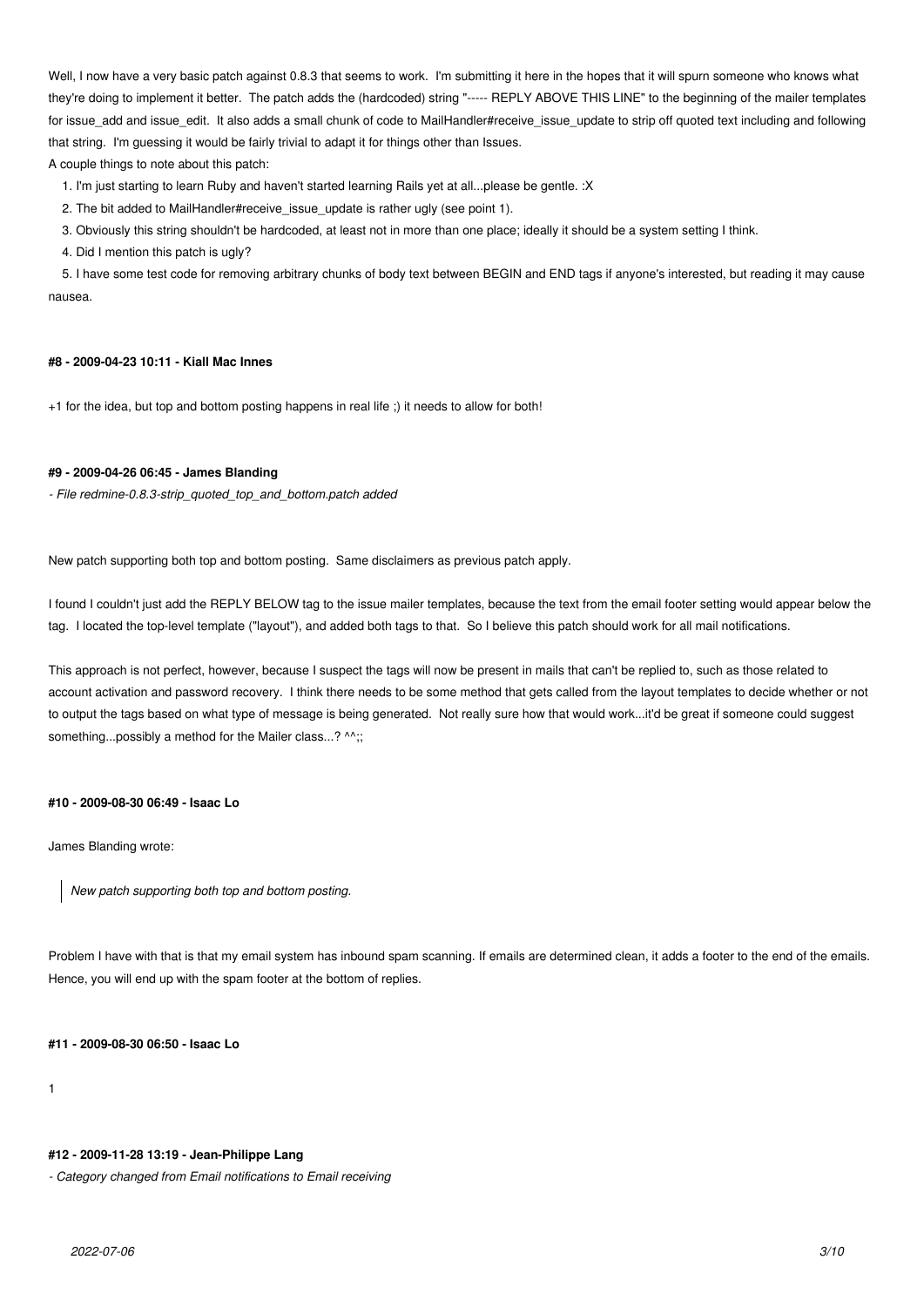#### **#13 - 2009-12-07 22:53 - Ian Gustafson**

+1. This would really go a long way toward making Redmine a viable help desk solution.

# **#14 - 2010-02-02 01:53 - Owen Barton**

I think this may be achievable with configuration now that #4409 is in.

### **#15 - 2010-02-02 02:14 - Dan Cameron**

*- Assignee set to Eric Davis*

Yeah, that new feature works great but I still need to be able to add something this in order to set the option within the administrator. Does anyone know where I need to edit in order for this to happen?

--- Please reply ABOVE THIS LINE to respond to this issue ---

### **#16 - 2010-02-02 14:19 - Felix Schäfer**

Won't be possible even with --- Respond above here ---, because even if you put it right at the beginning of the email, it will still have something like "On someday, somebody wrote:" before it, and it will be quoted.

#### **#17 - 2010-02-02 16:47 - James Blanding**

Felix Schäfer wrote:

*Won't be possible even with --- Respond above here ---, because even if you put it right at the beginning of the email, it will still have something like "On someday, somebody wrote:" before it, and it will be quoted.*

Most quoting I've seen is done with one of a handful of characters:  $>$  | :

Alternatively, if you're using a long string as a delimiter, you could approach it from the other angle and just look for a single non-alphanumeric character, followed by a space, followed by the delimiter string.

Removing the text inserted by the MUA before the quoted text would be more difficult I think. Though it's been 9 months since I last used it, when Basecamp introduced handling of replies to Todo item comments, they weren't doing anything to filter this text. It was a bit annoying to have to remember to manually remove it, but if you forget, it's only one extra line...definitely preferable IMO versus having the entire body of the original message.

### **#18 - 2010-02-03 00:40 - Felix Schäfer**

James: If you want to put the line at the top of the mails you generate for issues, edit @app/views/mailer/issue\* and add the line prefixed with > to the list added in #4409.

#### **#19 - 2010-04-16 18:51 - Jeff Wallace**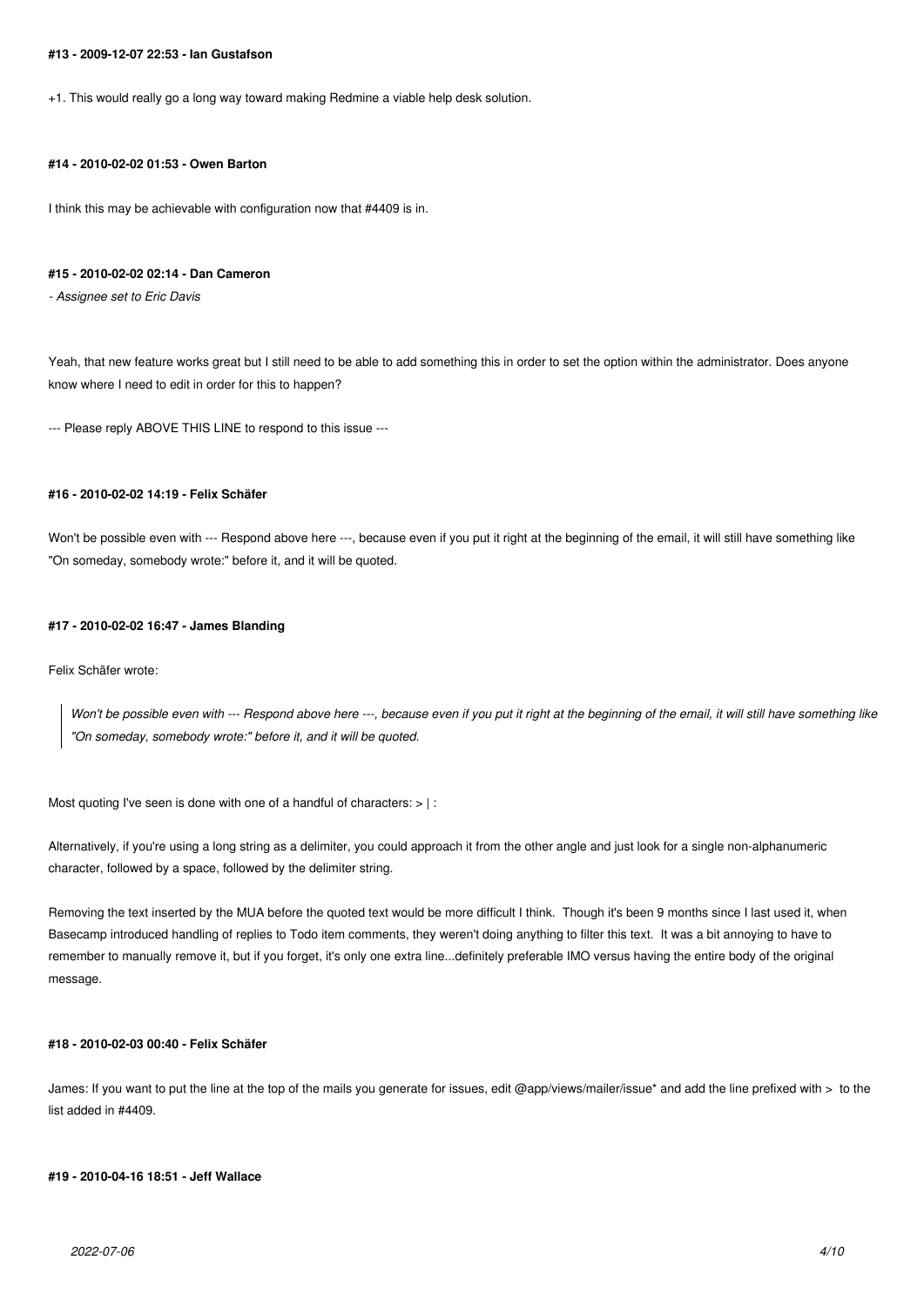Has there been any progress with this feature request? I would be happy to help out once we decide what is the best way to strip out quoted replies in emails.

#### **#20 - 2010-04-16 21:39 - Felix Schäfer**

Jeff Wallace wrote:

*Has there been any progress with this feature request? I would be happy to help out once we decide what is the best way to strip out quoted replies in emails.*

I'd say #4409 should resolve this, no?

# **#21 - 2010-04-16 21:45 - Jeff Wallace**

Felix Schäfer wrote:

*I'd say #4409 should resolve this, no?*

I was hoping for a more *automatic* solution that didn't require users writing something like **CUT**.

My thoughts were to regex for the reply headers generated by Gmail / Outlook and wipe out them out. Here was a sample regex for gmail replies:

On(\w|,| )\*<redmine@foo.com> wrote:\s((^\$|^>.\*?\$)\s)\*

It would catch the start of the reply and any consecutive line underneath that was either a blank line or started with >.

### **#22 - 2010-04-16 21:46 - Jeff Wallace**

Whoops, the regex should be:

 $On(\wedge w), |:$ ' \*<redmine@foo.com> wrote:\s((^\$|^>.\*?\$)\s)\*

#### **#23 - 2010-06-28 19:52 - Wayne Walter**

I have created a patch that solves this problem definitively for notes history when dealing with the public who may use any kind of email client for posting notes which often include full history with each post.

For solution, it imitates the elegant gmail algorithm for handling quoted email. But in Redmine it works whether notes originate from email or the web form.

The benefits of this email quoting solution:

- 1. Users can write notes above the quoted text.
- 2. They can also write noted below the quoted text!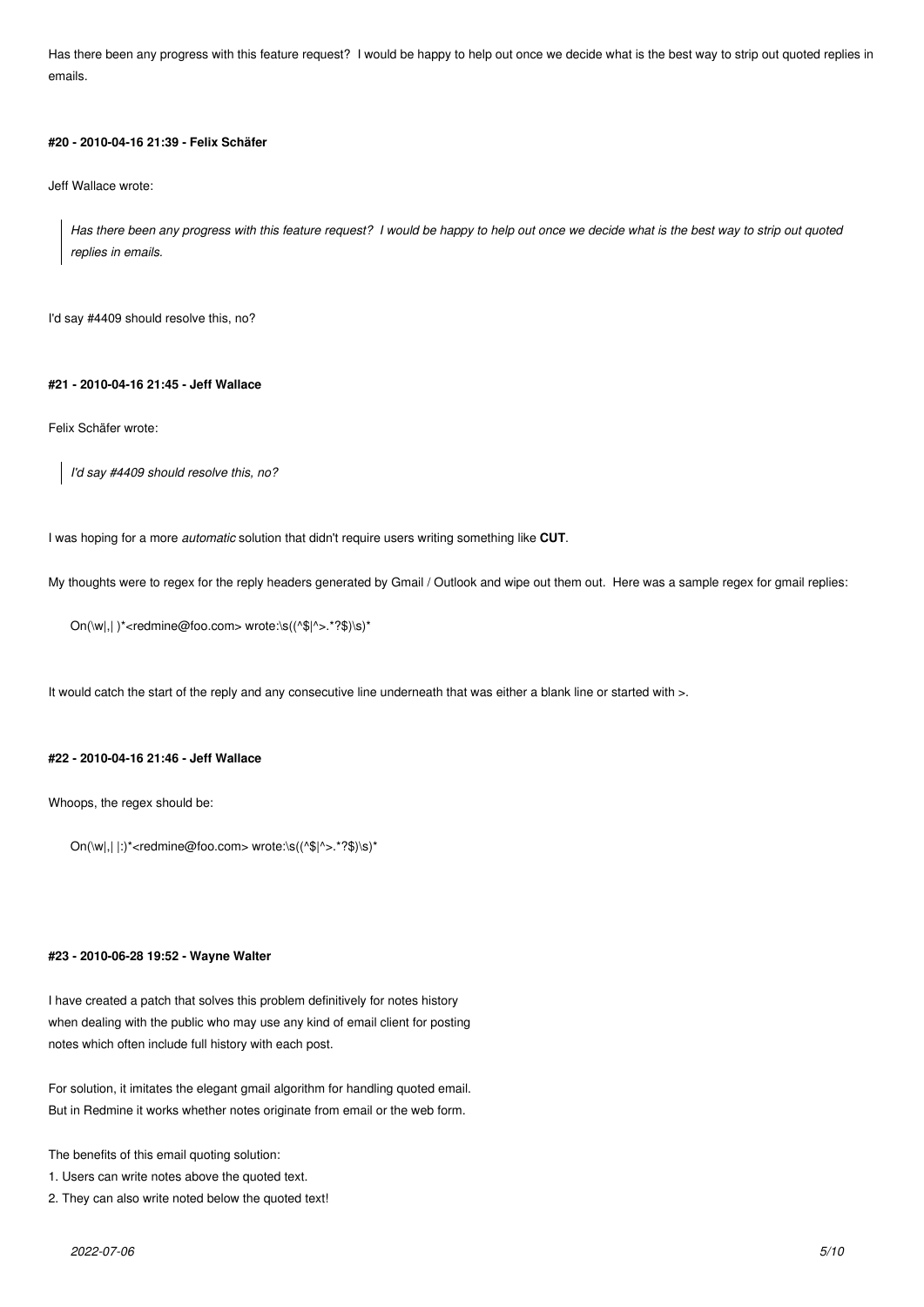- 4. It's far simpler than "cutting" off the messages and fiddling with regular expressions plus those disallow benefits 2 and 3 above.
- 5. Furthermore, it applies Ruby/Rails philosophy of convention over configuration.
- 6. So zero configuration is necessary unless we add an enable/disable option to this feature. Although it's hard to imagine a user even wanting to see the plethora of repeated text.

How does it work?

- 1. It simple compares each line of notes to the previous journal entry.
- 2. If the line matches any line in the previous it's treated as "quoted".
- 3. When a fresh line is found, it gets displayed plus 3 prior lines for context.
- 4. All quoted lines are removed from display.
- 5. Someone in the future might want to make the quoted lines appear in a collapsible div like gmail so you can open and close the quotes.

So the effect is that each note on Redmine shows only the fresh lines of context plus 3 lines above each for context.

Trust me, it's absolutely lovely. This makes it a cinch to read notes history since there is literally zero useless information to wade through.

About the implementation. This is not a "hack". It's a quality patch. My redmine environment is setup to build and run all the unit tests except those that depend on repositories. Setting up to run those tests will be required to totally finish this patch but those tests should pass without a problem.

This code is mostly is in a new gem that I created for email diff which actually contains the algorithm for comparing the notes.

The rest of this modification is mostly some small changes to the issues\_controller.rb, journal\_helper.rb, and journal.rb

The issues\_controller gives each journal object a reference to the previous journal object in the history with a nil for the first one.

The journal\_helper.ch actually applies this diff by comparing the current notes to the notes from the previous journal. And this happens prior to textiliable method.

If you want the end-all elegant solution to viewing notes history in Redmine, this is it!

If anyone else is interested in getting this patch completely finished or including it in Redmine please post back here on this ticket or you can find contact info on my business site http://www.tickzoom.com

### **#24 - 2010-06-28 [19:58 - Wayne Walter](http://www.tickzoom.com)**

There's only one small glitch in this the prevents it from being totally perfect. Somewhere lines are getting split which get past a certain length. That causes the diff algorithm to see them as fresh lines for the next message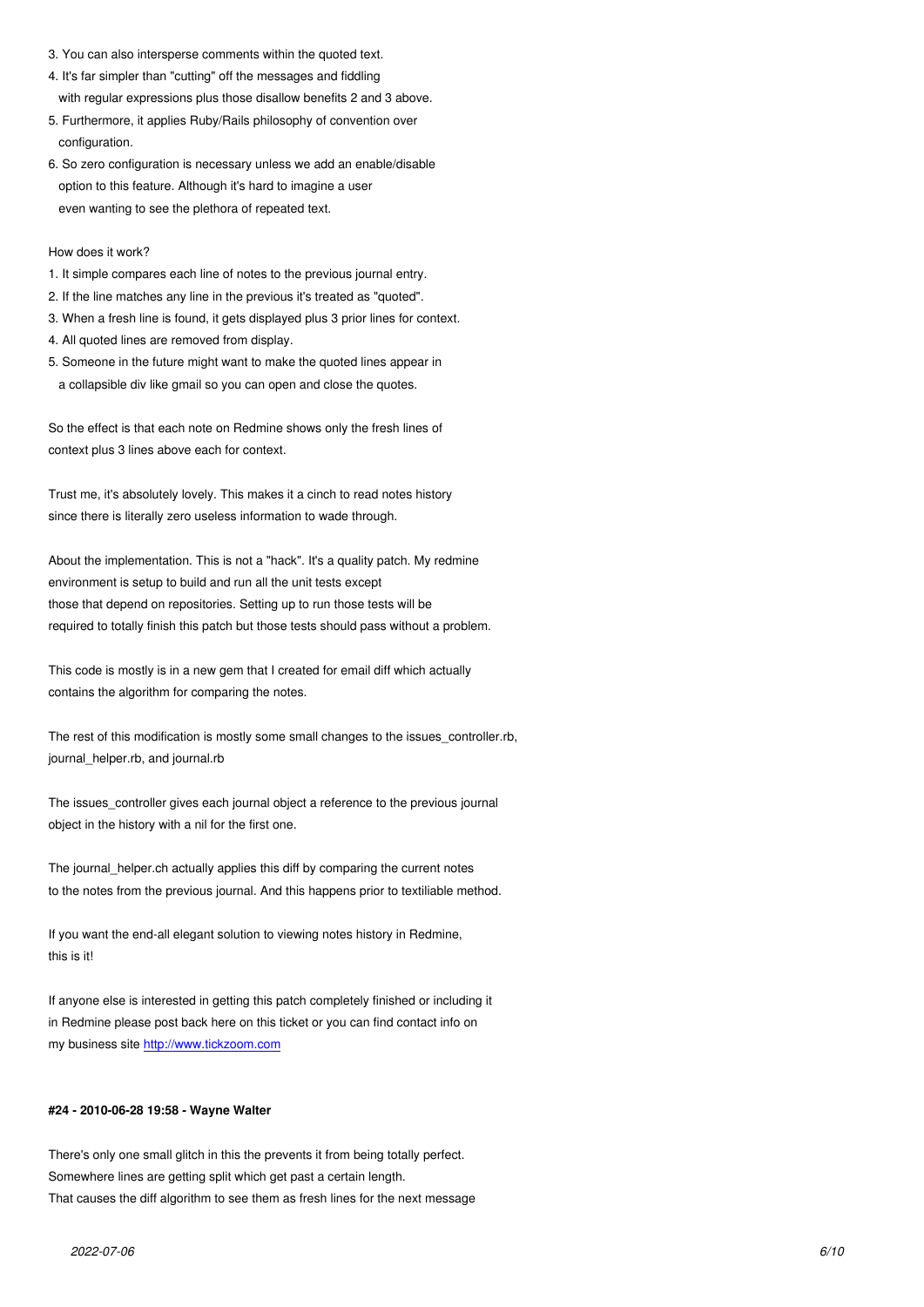It would be nice to find this and remove the line length splitter.

If anyone has any idea why they were getting split, that will be most useful. Hopefully, there was never any good reason so we can simply remove that so you don't get the extra 5 to 6 junk lines with each note entry.

Thoughts?

Sincerely,

Wayne

### **#25 - 2010-06-28 21:17 - Jeff Wallace**

I'd like to take a look at the patch.

#### **#26 - 2010-06-29 00:43 - Wayne Walter**

I found the cause of the glitch was not Redmine. It's gmail and other clients which automatically wrap lines on word boundaries for outgoing email after 78 or 80 characters.

Gmail obviously accounts for that in their algorithm. I just figured out a way to do that also.

Jeff Wallace. FYI, I have a public project setup for my company that you can look at.

Just go to http://support.tickzoom.com. If you browse through the most recent 2 tickets that I'm using for testing, you'll see this thing in action. If you ever find it done, give it 10 minutes and try again until I totally finish fixing the "glitch" above.

Frankly, t[his has taken some 30 hours](http://support.tickzoom.com) of painstaking work to reverse engineer how Gmail works its magic on quoted email text. Not to mention another dozen hours figuring out Redmine.

If anyone or group of people cares to contribute financially then I will send the patch to Redmine and follow through to jump through any hoops for Jean-Phillippe to get it included permanently.

I hope that doesn't sound like a shameless capitalist. Thing is, I have my own commercial project that I must to spend my time on to pay the bills.

I'll post back once the glitch is fixed.

Sincerely, Wayne

#### **#27 - 2010-06-29 00:48 - Wayne Walter**

FYI, at the http://support.tickzoom.com site, you can click the quote icon beside any of the message to reply and that will show you the full content of the note.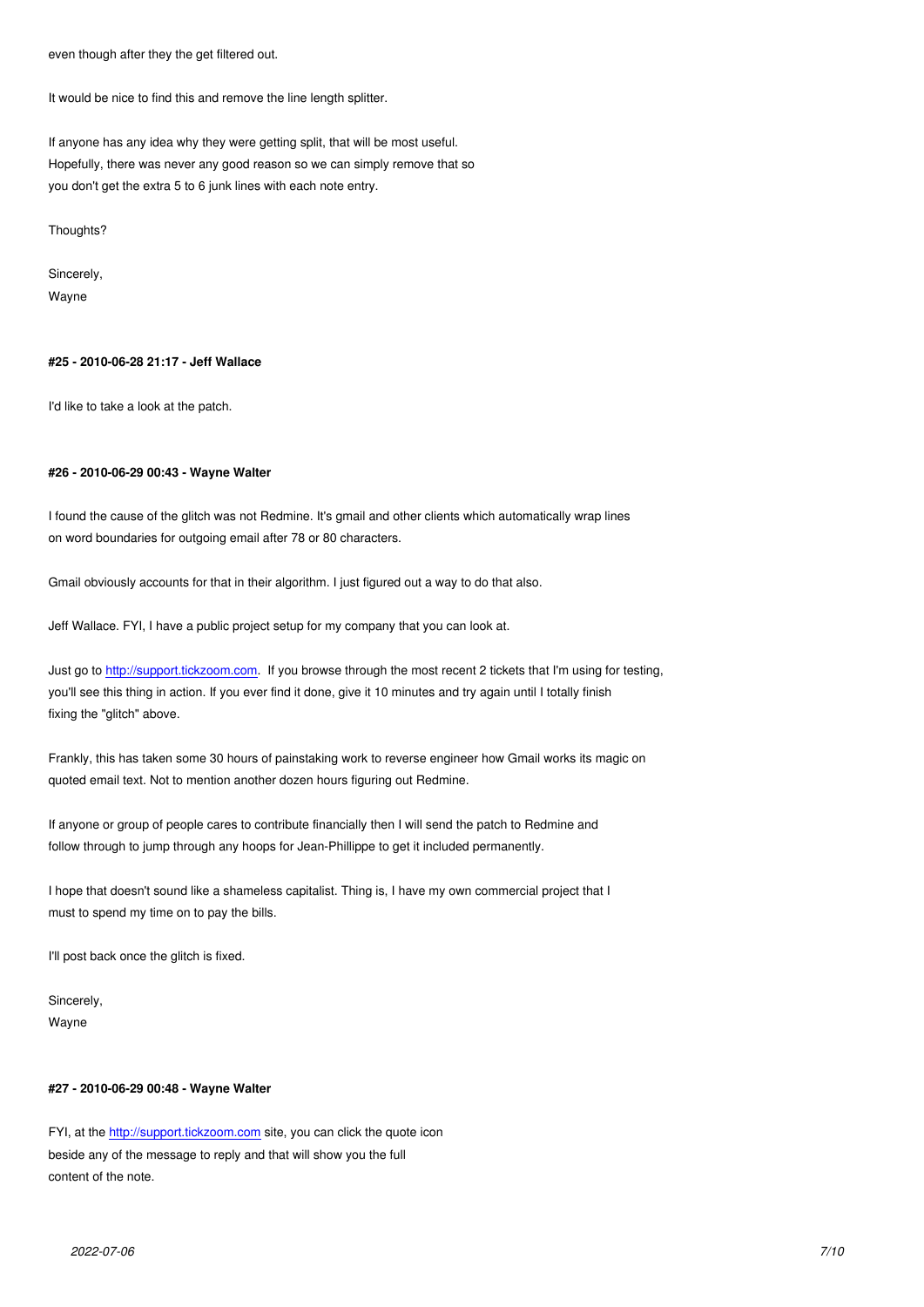that gets filtered by the new history view patch.

Wayne

#### **#28 - 2010-06-29 02:38 - Wayne Walter**

Okay, it's done. Now perfectly handles matching wrapped lines. There's a demo ticket to see it at [[http://support.tickzoom.com/issues/42]]

The rest of the testing tickets are getting deleted and we're not populating the site with real data f[rom our old Trac system.](http://support.tickzoom.com/issues/42)

Again, contact me if you want this patch and we can work something out.

Sincerely, Wayne

### **#29 - 2010-06-29 02:40 - Wayne Walter**

Oops, you can't edit your posts here? I typed. I meant to say we are now populating that site with live data. So only ticket 42 is setup as an example ticket to play with.

Sincerely,

Wayne

# **#30 - 2010-06-29 07:05 - Felix Schäfer**

Wayne Walter wrote:

*I hope that doesn't sound like a shameless capitalist. Thing is, I have my own commercial project that I must to spend my time on to pay the bills.*

Oh, so you did pay to use redmine? Well, if you did, more karma to you, but we have a relatively strict policy regarding commercial offerings: there's a forum and a wiki page for that, I'll let you figure out where they are, and seeing how much you've already pasted your link around here, I'm not even sure I'd want a link from here to the forum, but as the warning comes late, be my guest. Anyway, make sure tour code and its distribution comply with the redmine license.

### **#31 - 2010-06-29 17:04 - Eric Davis**

Wayne Walter wrote:

*If anyone or group of people cares to contribute financially then I will send the patch to Redmine and follow through to jump through any hoops for Jean-Phillippe to get it included permanently.*

If you don't have a patch you can contribute then we can't consider this code to be real. Like Felix said, this is bordering on a commercial advertisement and is against the site's [[CommercialOfferings|Commercial Offerings policy]].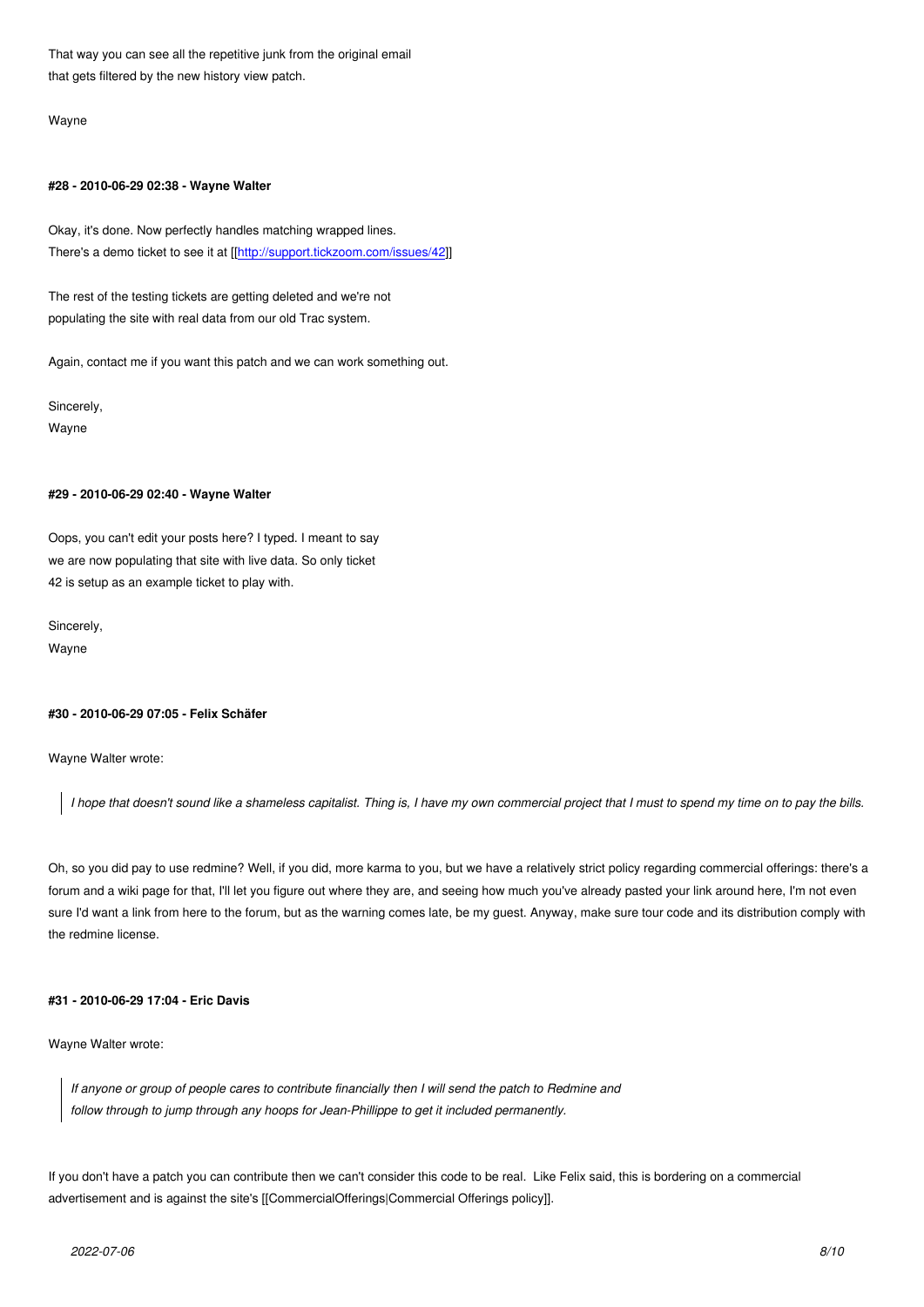#### **#32 - 2010-06-30 01:54 - Wayne Walter**

To clarify, the purpose is to finish this patch to include it on the open source for everyone to use. This is not an effort to profit the work. If anyone has extra money to donate for me to finish the work let me know. Sorry for confusion.

Pour clarifier, le but due cet effort et pour ajouter dane l'open source pour tout le monde a utiliser. Ce n'est pas un effort a profiter du travail. Si qq'n a de l'argent a contribuer pour finir le patch, faites moi savoir. Desole pour toute confusion.

#### **#33 - 2010-06-30 02:03 - Wayne Walter**

Felix Schäfer wrote:

*Wayne Walter wrote:*

*I hope that doesn't sound like a shameless capitalist. Thing is, I have my own commercial project that I must to spend my time on to pay the bills.*

*Oh, so you did pay to use redmine? Well, if you did, more karma to you, but we have a relatively strict policy regarding commercial offerings: there's a forum and a wiki page for that, I'll let you figure out where they are, and seeing how much you've already pasted your link around here, I'm not even sure I'd want a link from here to the forum, but as the warning comes late, be my guest. Anyway, make sure tour code and its distribution comply with the redmine license.*

FYI, "my own comercial project" above is unrelated to Redmine. It's a Forex, Stock, and Futures trading platform called TickZoom. My point is that I have to spend my time working on TickZoom for my customers rather than working for free for users of Redmine. So if anyone wants to donate some money I'll spend the time to get the patch for email quote filtering into Redmine. Otherwise, it's not worth my time.

### **#34 - 2010-10-25 17:04 - Eric Davis**

*- Assignee deleted (Eric Davis)*

#### **#35 - 2010-11-02 20:00 - Eric Davis**

- *Status changed from New to Closed*
- *Assignee set to Eric Davis*
- *Target version set to 1.1.0*
- *% Done changed from 0 to 100*
- *Resolution set to Fixed*

I've updated the email truncation in r4361 and r4362 to support reply quotes in front of the delimiter string (> ) and to allow setting a standard header for all emails. It's different than this patch because it will let you define whatever truncation keywords you want and will also let you add that truncation to the standard email layout (Admin > Settings > Email notifications).

Hopefully this will cut down on all of the extra content.

### **#36 - 2010-11-05 18:00 - Anonymous**

Great news, many thanks!